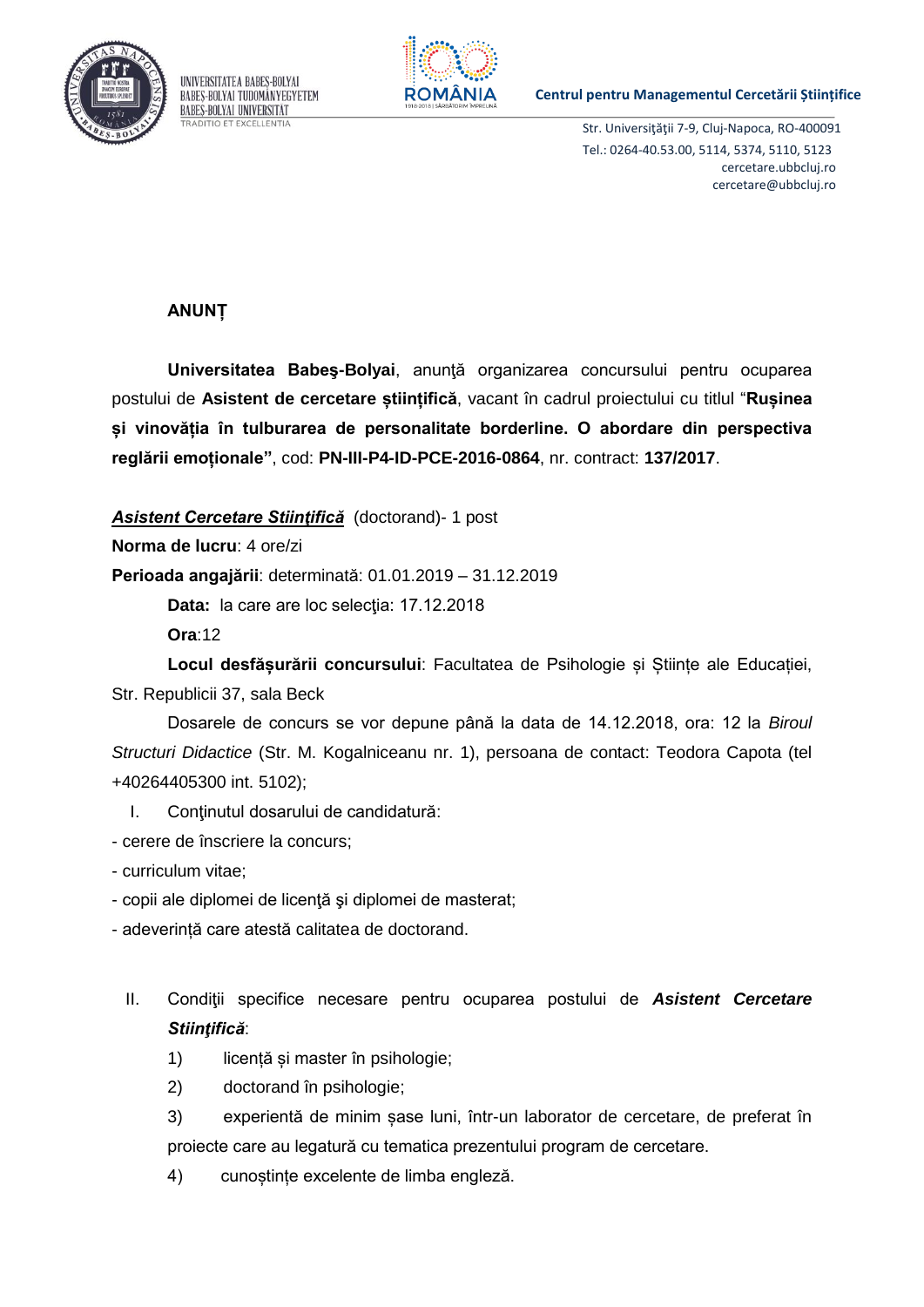

UNIVERSITATEA BABES-BOLYAI BABES-BOLYAI TUDOMÁNYEGYETEM **BABES-BOLYAI UNIVERSITÄT ADITIO ET EXCELLENTIA** 



## **Centrul pentru Managementul Cercetării Științifice**

Str. Universiţăţii 7-9, Cluj-Napoca, RO-400091 Tel.: 0264-40.53.00, 5114, 5374, 5110, 5123 cercetare.ubbcluj.ro cercetare@ubbcluj.ro

- III. Probe de selecţie:
- Analiza dosarului candidatului (eliminatorie);
- Interviu

IV. Alte condiţii de selecţie şi condiţii de desfasurare a selecţiei: Nota minima la fiecare probă: 6 Modul de calcul al notei finale: media notelor la probele 1 şi 2 Ierarhizarea candidatilor: conform mediei la probele 1 si 2

**V.** Tematica: Experiență de cercetare legată de tematica proiectului

**VI.** Bibliografia:

- American Psychiatric Association. (2013). *Diagnostic and statistical manual of mental disorders (5th ed.)*. Arlington, VA: American Psychiatric Publishing.
- Austin, M. A., Riniolo, T. C., & Porges, S. W. (2007). Borderline personality disorder and emotion regulation: insights from the Polyvagal Theory. *Brain Cogn, 65*, 69–76.
- Bolger, N., & Laurenceau, J.-P. (2013). *Intensive longitudinal research methods: An introduction to diary and experience-sampling research*. New York, NY: Guilford Press.
- Brown, M. Z., Linehan, M. M., Comtois, K. A., Murray, A., & Chapman, A. L. (2009). Shame as a prospective predictor of self-inflicted injury in borderline personality disorder: a multi-modal analysis. *Behaviour Research and Therapy*, *47*, 815–22.
- Crowe, M. (2004). Never good enough--part 1: Shame or borderline personality disorder? *Journal of Psychiatric and Mental Health Nursing*, *11*, 327–34.
- Donatelli, J. A. L., Bybee, J. A., & Buka, S. L. (2007). What Do Mothers Make Adolescents Feel Guilty About? Incidents, Reactions, and Relation to Depression. *Journal of Child and Family Studies*, *16*, 859–875.
- Gratz, K. L., & Roemer, L. (2004). Multidimensional assessment of emotion regulation and dysregulation: Development, factor structure, and initial validation of the difficulties in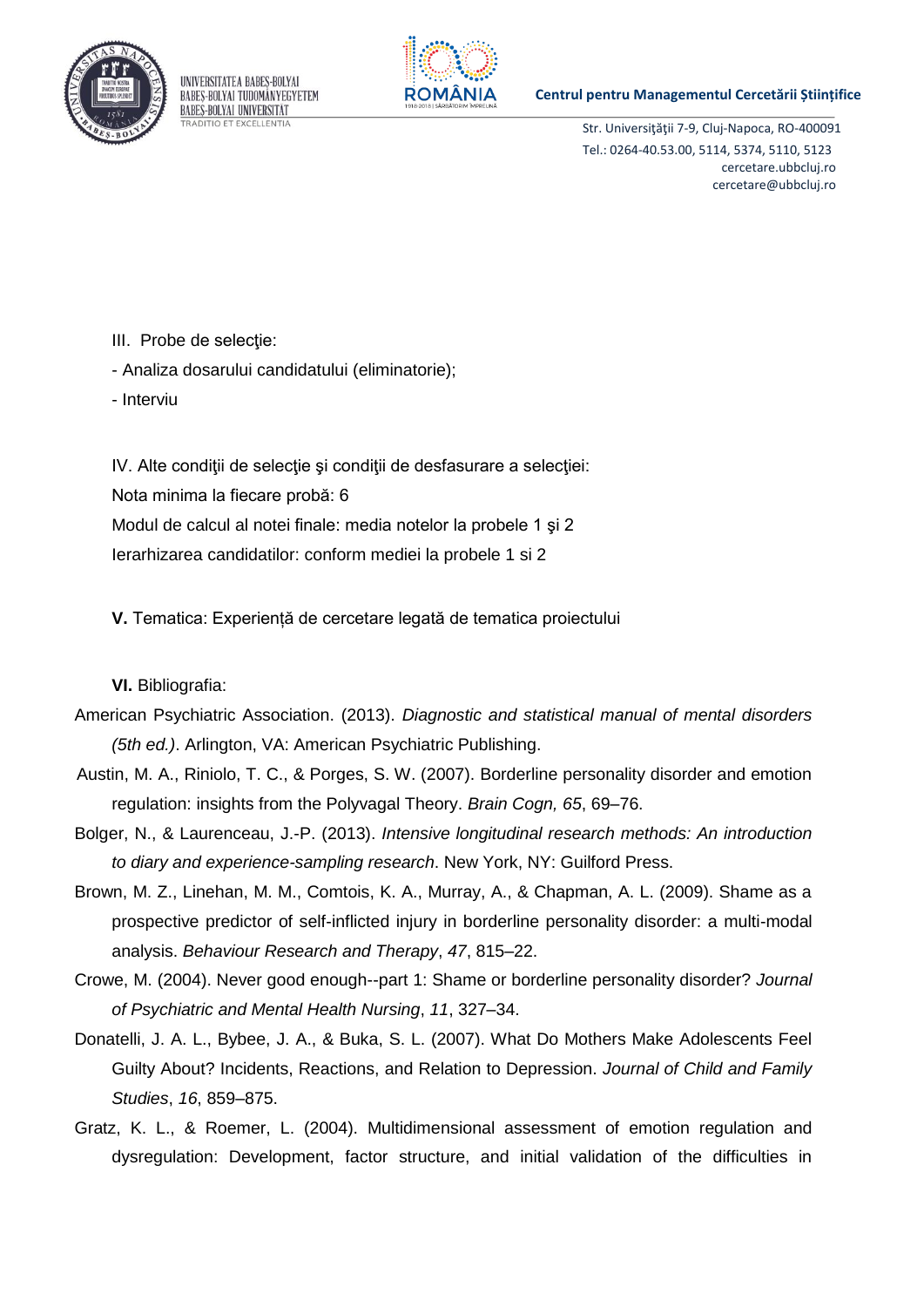

UNIVERSITATEA BABES-BOLYAI BABES-BOLYAI TUDOMÁNYEGYETEM **BABES-BOLYAI UNIVERSITÄT RADITIO ET EXCELLENTIA** 



**Centrul pentru Managementul Cercetării Științifice** 

Str. Universiţăţii 7-9, Cluj-Napoca, RO-400091 Tel.: 0264-40.53.00, 5114, 5374, 5110, 5123 cercetare.ubbcluj.ro cercetare@ubbcluj.ro

emotion regulation scale. *Journal of Psychopathology & Behavioral Assessment, 26*(1)*,* 41– 54.

- Gratz, K. L., Rosenthal, M. Z., Tull, M. T., Lejuez, C. W., & Gunderson, J. G. (2010). An experimental investigation of emotional reactivity and delayed emotional recovery in borderline personality disorder: the role of shame. *Comprehensive Psychiatry, 51,* 275–85.
- Gratz, K.L. (2001). Measurement of deliberate self-harm: Preliminary data on the Deliberate Self-Harm Inventory. *Journal of Psychopathology & Behavioral Assessment. 23*(4), 253–263.
- Gross, J. J. (2015). Emotion Regulation: Current Status and Future Prospects. *Psychological Inquiry*, *26*, 1–26.
- Gross, J.J., & Jazaieri, H. (2014). Emotion, emotion regulation, and psychopathology: An affective science perspective. *Clinical Psychological Science, 2*, 387-401
- Gross, J.J., & John, O.P. (2003). Individual differences in two emotion regulation processes: Implications for affect, relationships, and well-being. *Journal of Personality and Social Psychology, 85*, 348-362.
- Linehan, M. (1993). *Cognitive-behavioral treatment of borderline personality disorder.* New York, NY: Guilford Press.
- Macfie, J., & Swan, S. A. (2009). Representations of the caregiver-child relationship and of the self, and emotion regulation in the narratives of young children whose mothers have borderline personality disorder. *Development and Psychopathology*, *21*, 993–1011.
- Nica, E. I., & Links, P. S. (2009). Affective instability in borderline personality disorder: Experience sampling findings. *Current psychiatry reports, 11*(1), 74-81.
- Selby, E. A., & Joiner, T. E. (2009). Cascades of Emotion: The Emergence of Borderline Personality Disorder from Emotional and Behavioral Dysregulation. *Rev Gen Psychol*, *13*, 219.
- Sheppes, G., Suri, G., & Gross, J.J. (2015). Emotion regulation and psychopathology. *Annual Review of Clinical Psychology, 11,* 379-405.
- Tangney, J. P., & Tracy, J. L. (2012). *Self-conscious emotions*. In M. Leary, & J. P. Tangney  $(Eds.)$ , Handbook of self and identity  $(2^{nd}$  ed., pp. 446-478). New York, NY: Guilford.
- Werner, K. H., Goldin, P. R., Ball, T. M., Heimberg, R. G., & Gross, J. J. (2011). Assessing emotion regulation in social anxiety disorder: The emotion regulation interview. *Journal of Psychopathology and Behavioral Assessment, 33*(3), 346-354.